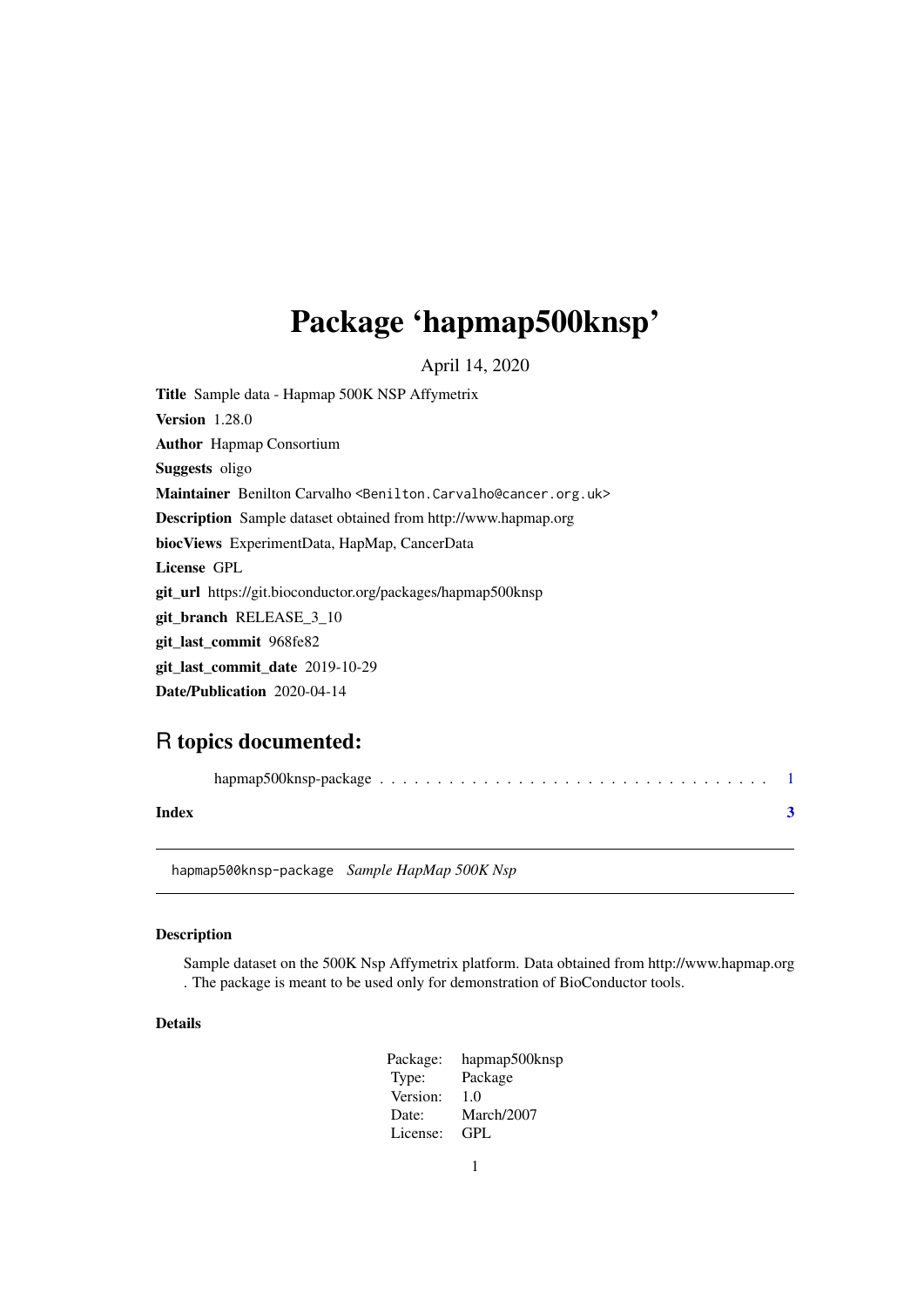Details on the data are available at http://www.hapmap.org . The maintainer does not warrant the accuracy of the data.

#### Author(s)

Data generated by the HapMap Consortium.

Package maintained by Benilton Carvalho <Benilton.Carvalho@cancer.org.uk>.

#### References

The International HapMap Consortium. The International HapMap Project. Nature 426, 789-796 (2003).

#### Examples

```
## library(oligo)
## library(hapmap500knsp)
## the.path <- system.file("celFiles", package="hapmap500knsp")
## cels <- list.celfiles(path=the.path, full.names=TRUE)
## temporaryDir <- tempdir()
## rawData <- read.celfiles(fullFilenames, tmpdir=temporaryDir)
```